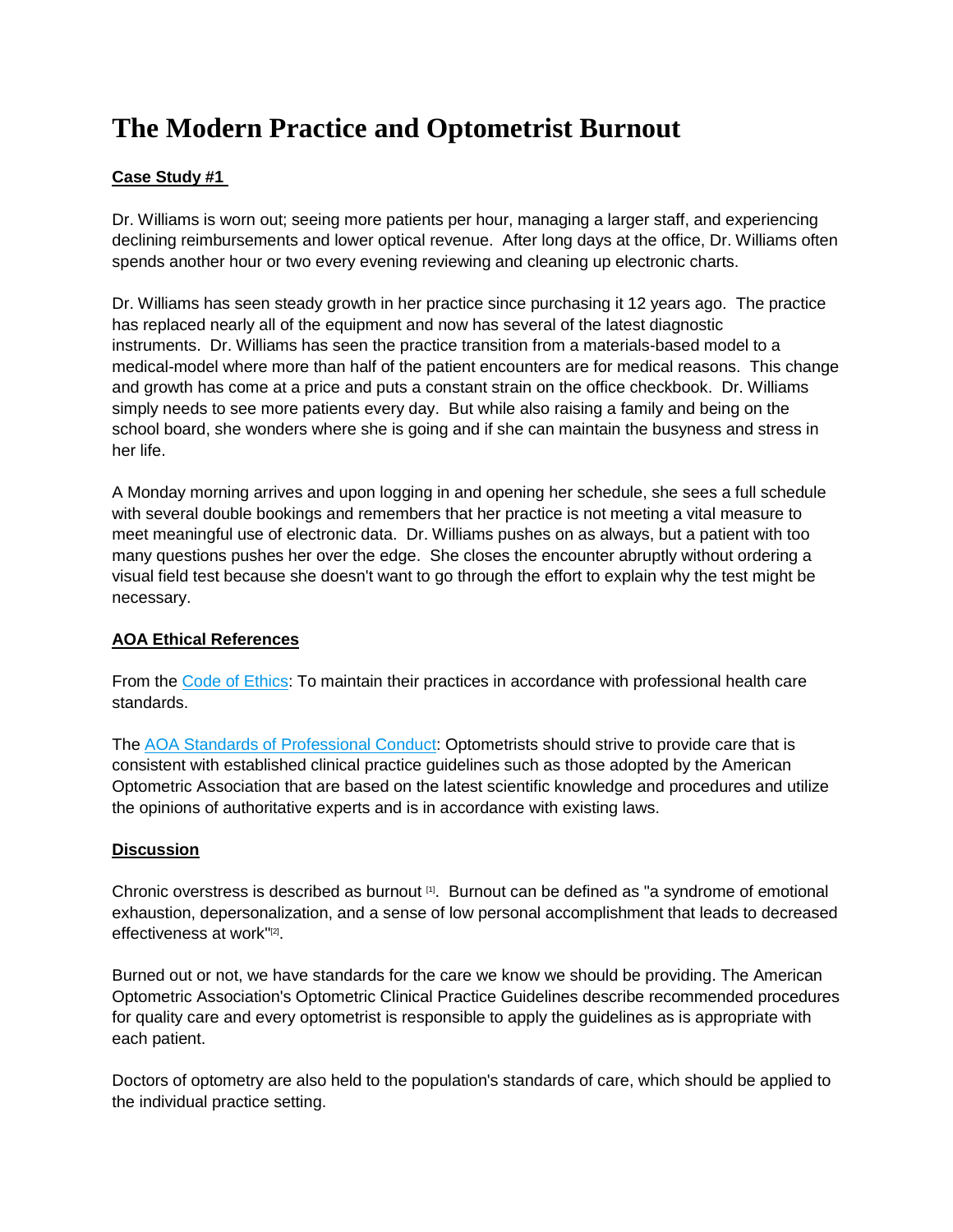One ethical issue in this case relates to the responsibility that every clinical encounter requires the optometrist to consider how to utilize staffing and technology in a responsible, professional way. Michael Larkin, O.D., in a chapter in *An Optometrist's Guide to Clinical Ethics* (2000), offers these self-reflection questions:

- Am I providing quality care as I have increased by patient load?
- Have I reached the limit of my own mental or physical capacity, increasing the risk that I might make errors in diagnosis or treatment?
- Am I so busy that I rush my examination and occasionally leave out certain tests?
- Do I spend less time with my patients just so I can keep up with my appointment schedule?
- Am I becoming unhappy with myself, my patients, or my profession because I feel overworked or burned out?

Answering yes to even one question should be cause to begin to address the issues causing stress or even burnout.

Dr. Larkin writes that providing quality eye and vision care and maintaining a successful practice is a continual exercise in clinical and business judgment. It is prudent that the optometrist balances the care of the patient with the care of him or herself [3].

Dr. Williams might try to modify the stress by making lifestyle changes. She might also create a schedule that includes fewer patients in exchange for earning less income. She could work to delegate as many responsibilities of practice management and patient care to qualified staff members or associate doctors. Decisions may perhaps be made to terminate contracts with insurance companies that reimburse at low rates. She might leave programs that provide financial incentives but cause increased work that may not ultimately benefit patient care.

In this case, our Codes of Ethics states it is Dr. Williams' duty to make the necessary adjustments to maintain her practices in accordance with professional health care standards.

## **Strategies to Manage Stress:**

- 1. Manage your time efficiently. Be organized, schedule realistically, and do not overcommit yourself. Set priorities and boundaries. Maintain these limits. Learn to say "No."
- 2. Anticipate and prepare for situations, both at home and at work. Don't spend time trying to do things "the way it has always been done" or the "perfect" way. Look for options. Set realistic expectations of yourself and accept that good enough is good enough.
- 3. Create a financial plan. Stick to wise principles, reduce debt, and save. Being financially overcommitted is the second most common reason that physicians do not make changes to decrease their level of stress.
- 4. If possible, don't take your work home. Define when and where you will work. Give your family your full attention when you are with them.